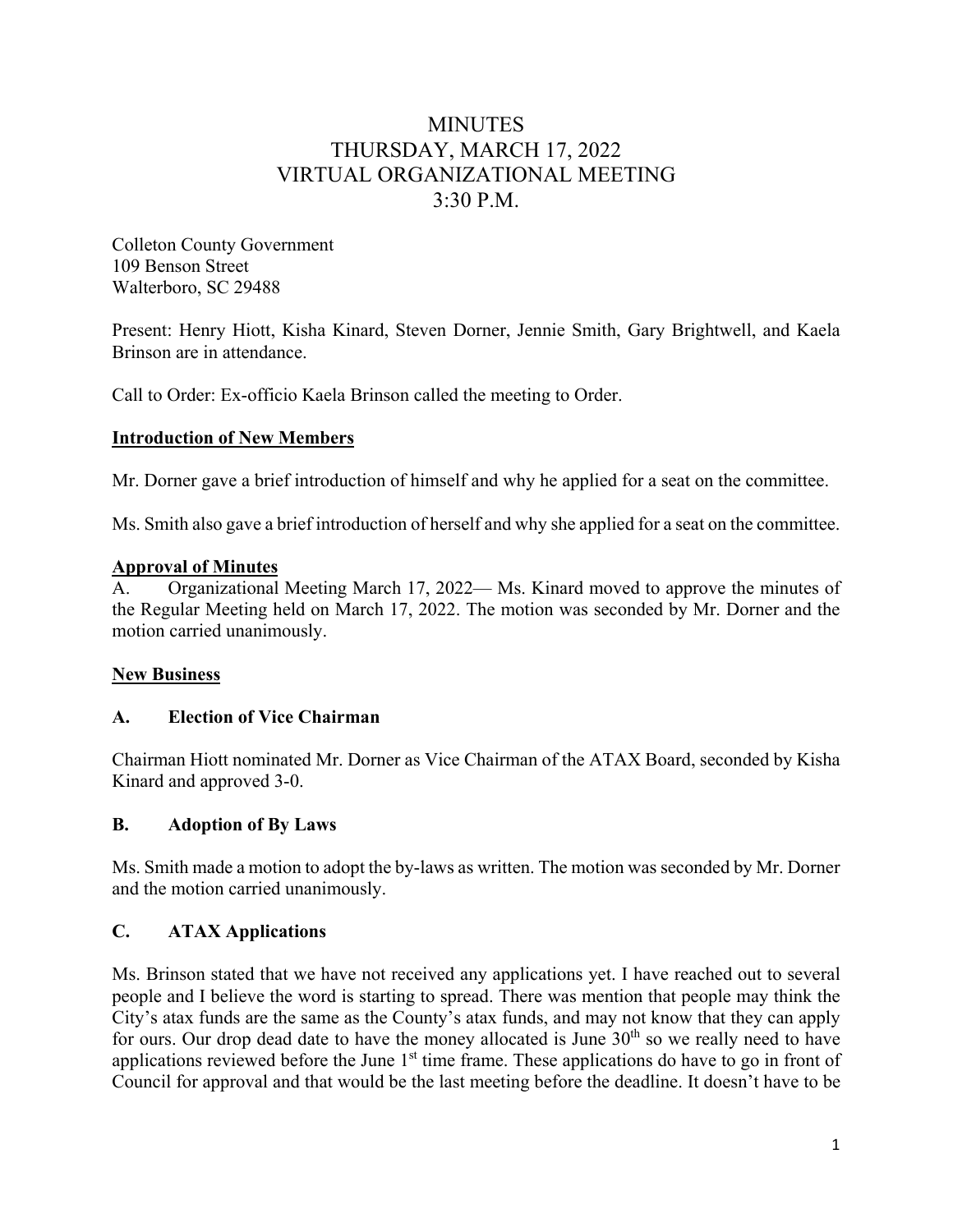spent it just has to be allocated, and that figure is \$40,001.67 that needs to be allocated before June  $30<sup>th</sup>$ .

Chairman Hiott stated that we did not have any applications the last time we spoke, so I reached out to David Smalls at the Artisans Center Matt Mardell at the Museum just to make them aware that we do have this money. We really don't want to lose the money we want to find something to spend it on. Both of them have assured me that they absolutely could find places to spend it. I know Matt just recently winded up the WHAM Festival, which was awesome. I really enjoyed the bands on Saturday night. I feel certain that they will submit an application. Also, if anyone knows any non-profit organizations that promotes tourism within the county then reach out to them to get them to apply too.

Ms. Kinard asked, "Are those Organizations that are based out of the city allowed to apply for the money from both city and county?"

Ms. Brinson stated that I feel pretty certain they are, because the requirement is for the event to bring money to the county regardless if the event is held within city limits. I also have spoken with the Edisto River Canoe and Kayak Trail Committee. They used to hold events years ago, and I am not sure that we will see them this round but we may see them next round.

Ms. Kinard asked, "Do you know if there is anything associated with the airport or the Tuskegee Airman portion of the airport that is nonprofit?"

Chairman Hiott stated that is a great question. Civil Rights tourism has become a great industry over recent years. There is a lot of interest in visiting those sites. If there is a nonprofit that we could help promote that would be great.

 Ms. Kinard stated she believed there was around \$14,000 that we rolled over, so there is a little more money that we are looking at in total.

Ms. Brinson stated the \$40,000 is the deadline of June  $30<sup>th</sup>$ . However, we do have the total amount of \$54,988.23 that can be allocated in total.

Chairman Hiott asked if there were any other questions or concerns about the atax funds.

No further discussion.

#### **Old Business**

#### **A. 2022 Accommodations Tax Advisory Board Meeting Schedule**

Chairman Hiott discussed the next meeting time. The set meeting time is the third Thursday of April at 3:30 p.m.

Ms. Brinson stated that the ultimate goal once we get everything figured out and moving forward with some applications, is to meet twice a year.